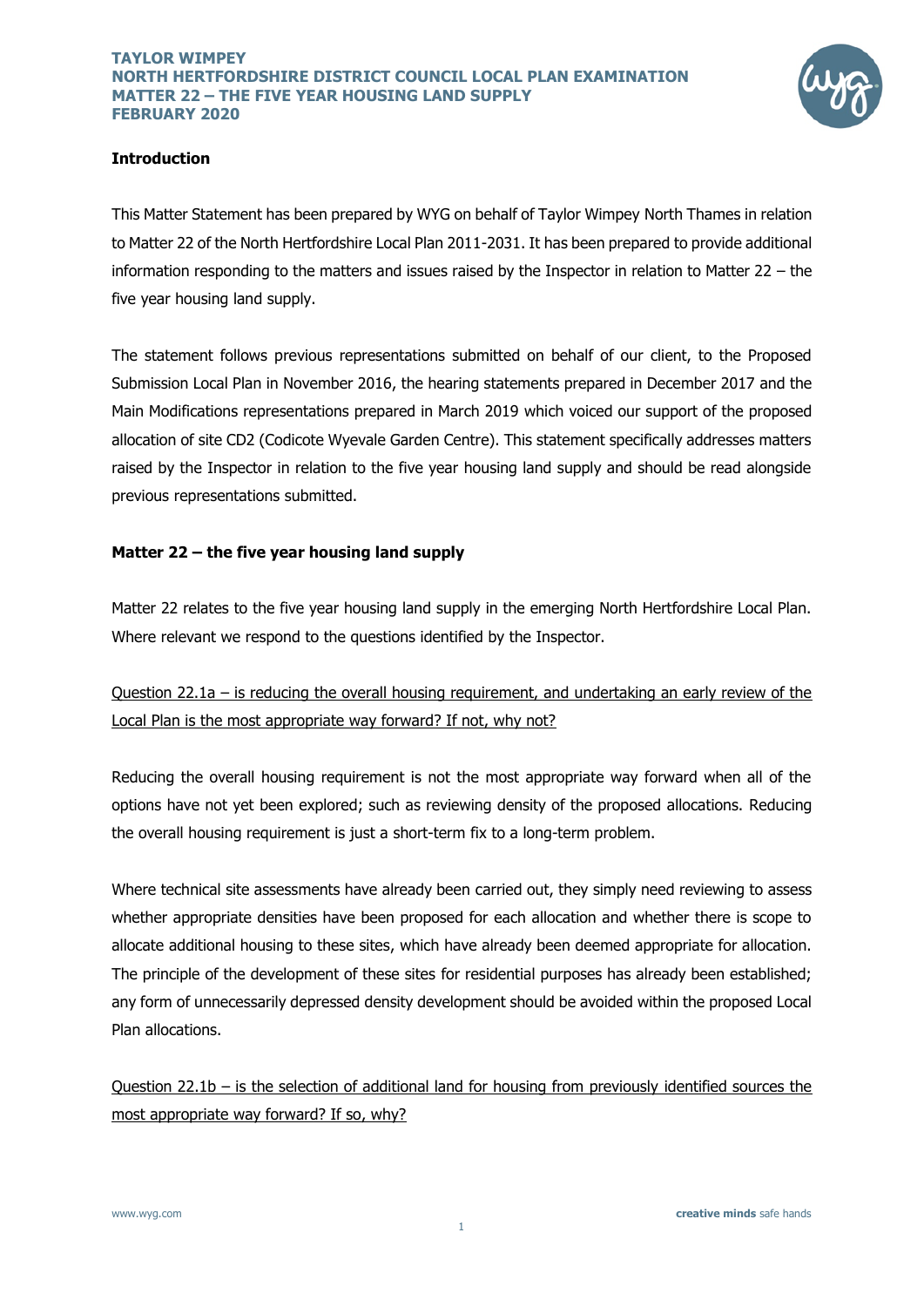### **TAYLOR WIMPEY NORTH HERTFORDSHIRE DISTRICT COUNCIL LOCAL PLAN EXAMINATION MATTER 22 – THE FIVE YEAR HOUSING LAND SUPPLY FEBRUARY 2020**



This is an appropriate way forward; however, it is not the only option present. The existing proposed allocations should be reviewed to confirm whether the densities proposed are appropriate and if there is scope for these numbers to be increased to boost housing supply. In order to be sound the Plan must provide a strategy to meet the area's objectively assessed needs and justified by providing an appropriate strategy.

# Question 22.1c – is the identification and selection of additional land for housing the most appropriate way forward? If so, why?

This is an appropriate way forward, but not considered to be the most appropriate option due to the further delay that would be caused having to review or reconsider new sites that were not originally intended for allocation within this Local Plan.

It is thought that any further progress to the Local Plan should involve reviewing the current proposed allocations in terms of density and make sure that appropriate densities are being proposed.

# Question 22.1d – are there any other possible options that would be more appropriate? If so, what are they and why would they be more appropriate than the path suggested by the Council?

The Plan should seek to review the proposed allocations to ensure that the correct densities are being proposed and that site allocations are being maxed out. Suitability and availability have already been established but the amount of units on each site should be taken into consideration. This will help ensure the soundness of the Local Plan because it will be effective as it will be deliverable over the plan period, because the existing allocations have already been identified as sites that are available, achievable and deliverable for development; exceeding the numbers will not impact this.

Using the example of site CD2 (Codicote Wyevale Garden Centre), this site was put forward in the proposed options stage of the Local Plan for 58 dwellings, however the proposed allocation is for 54 dwellings.

Furthermore, there is an application currently pending on this site for 72 dwellings, to which the Council have no issues with the quantum of development, subject to some minor masterplan changes. It has therefore been demonstrated that the site can provide more dwellings than it is currently allocated. Technical documents have been prepared which support this amount of development on site.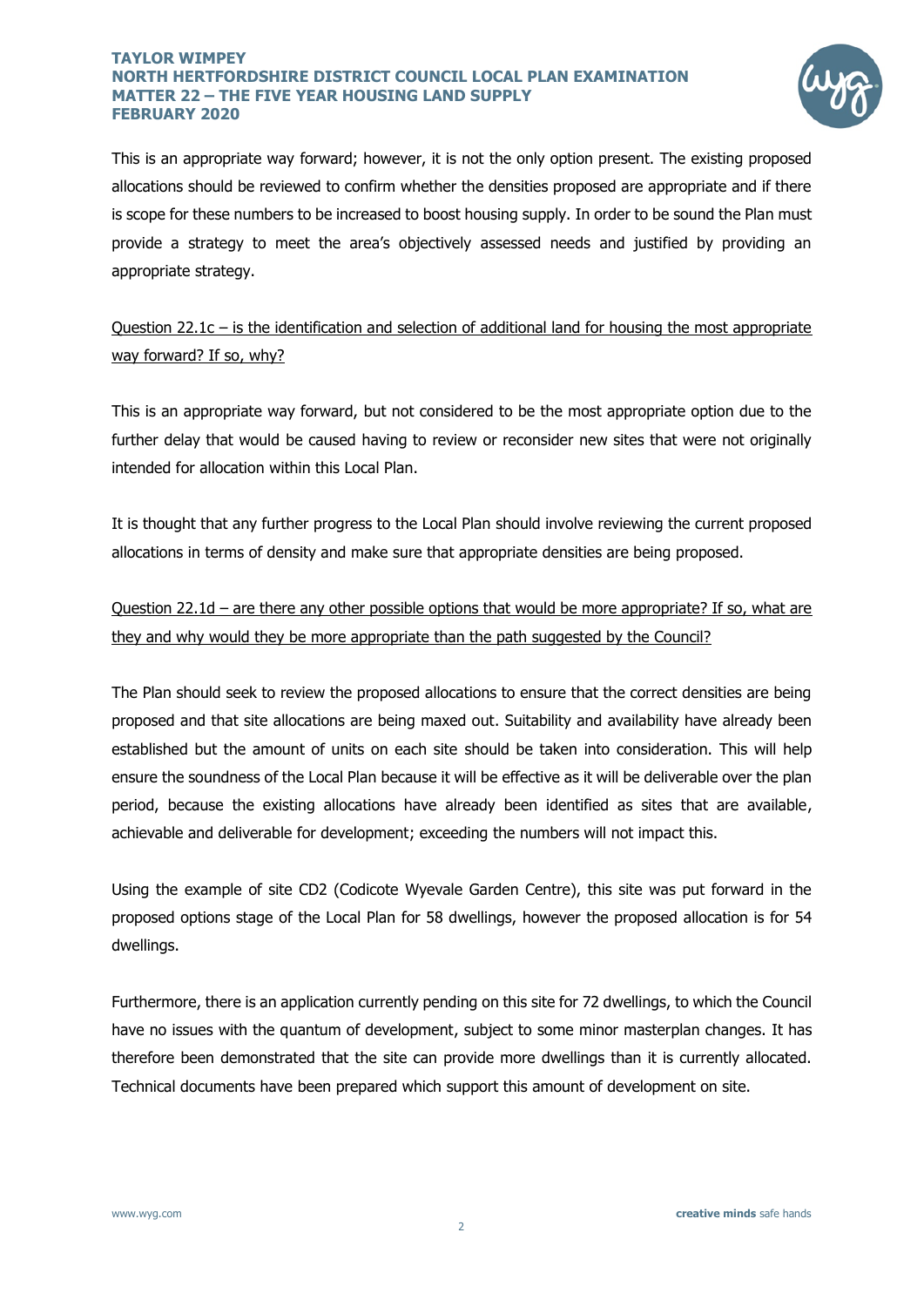### **TAYLOR WIMPEY NORTH HERTFORDSHIRE DISTRICT COUNCIL LOCAL PLAN EXAMINATION MATTER 22 – THE FIVE YEAR HOUSING LAND SUPPLY FEBRUARY 2020**



It has come to light that even after the adoption of this Plan that the Council still will not be able to demonstrate a five year supply of housing land, so the densities proposed in each allocation must be reviewed.

Question 22.2b – all of the approaches used by the Council assume that the buffer required by paragraph 47 of the NPPF should be 20% - that is to say, that there has been a record of persistent under-delivery of housing in the District. Has there been, such that the 20% buffer is the most appropriate?

The 20% buffer is wholly appropriate, especially considering the fact that the emerging Local Plan will not be able to demonstrate a five year supply of housing land. The Local Plan must be consistent with national policy to be sound.

Moreover, the housing delivery test awards the harshest penalty to North Hertfordshire as it scored below the 45% threshold under the 2019 measurement.

Question 22.2c – is the 'three-stepped approach' proposed by the Council the most appropriate method for setting the five year housing land requirement? If not, why not?

In the short term, it fixes the problem; but not in the long term. There are other options that could be explored which would help to potentially secure five year housing land supply. Such as, reviewing the current proposed allocations and the densities that have been proposed. As indicated in the NPPF, sites should be making efficient use of land and homes being built at low densities should be avoided. As previously stated, the Local Plan must be consistent with national policy to be sound.

Question 22.2d – is one of the other approaches to setting the five year housing land requirement explored in the Council's note, or another approach entirely, more appropriate? If so why.

An approach that the Council have neglected to consider is the review of the existing proposed allocations to see if appropriate densities are being proposed. Using the example of site CD2 in Codicote, this is allocated for 54 dwellings but a current planning application that is pending a decision demonstrates that 72 dwellings can be accommodated on site.

The evidence base has already thoroughly reviewed the proposed allocations and increasing numbers to these will not significantly alter the draft Local Plan and therefore not cause any further hold ups or require further hearing sessions.